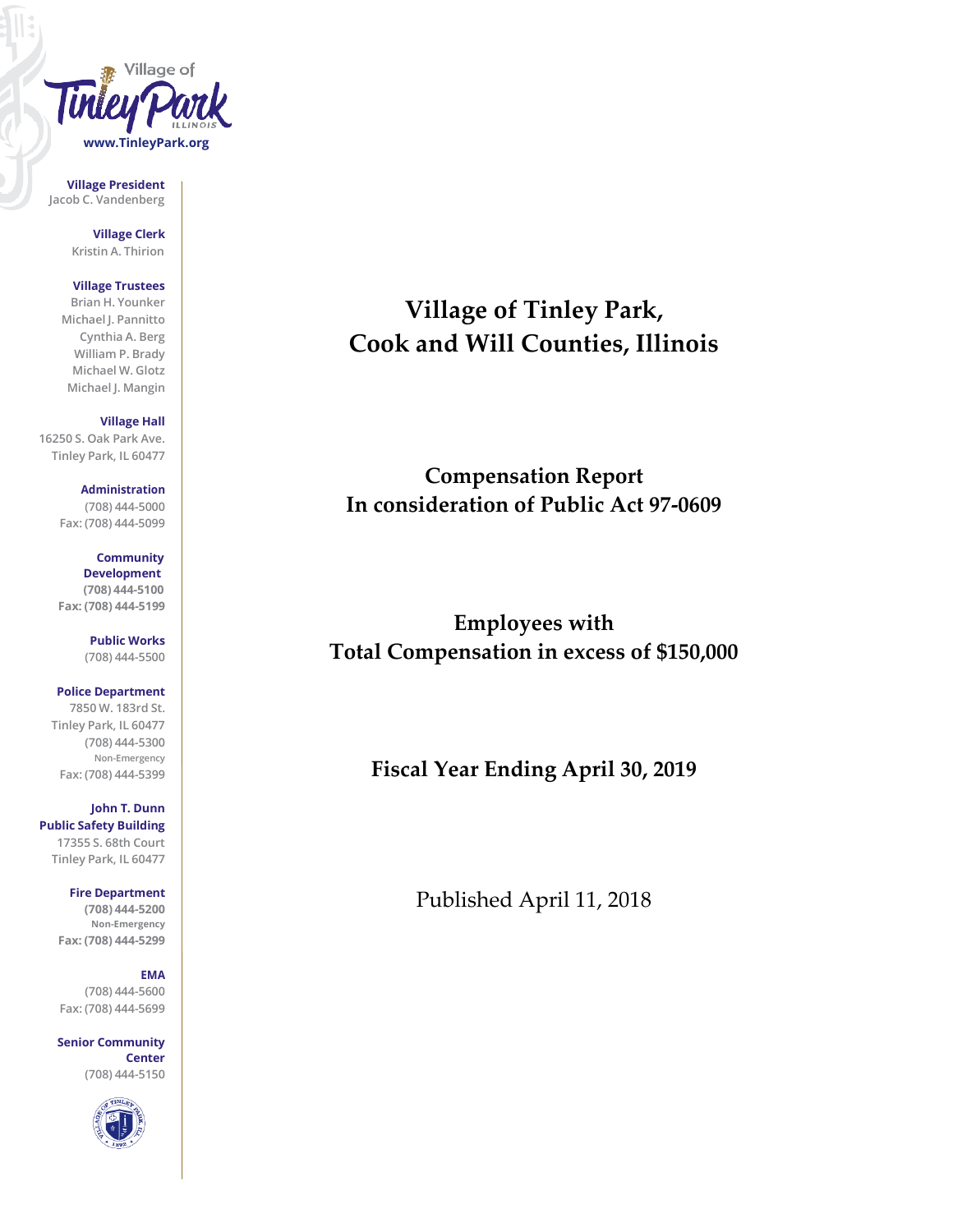

**Village President Jacob C. Vandenberg**

> **Village Clerk Kristin A. Thirion**

#### **Village Trustees**

**Brian H. Younker Michael J. Pannitto Cynthia A. Berg William P. Brady Michael W. Glotz Michael J. Mangin**

**Village Hall**

**16250 S. Oak Park Ave. Tinley Park, IL 60477**

> **Administration (708) 444-5000 Fax: (708) 444-5099**

**Community Development (708) 444-5100 Fax: (708) 444-5199**

> **Public Works (708) 444-5500**

#### **Police Department**

**7850 W. 183rd St. Tinley Park, IL 60477 (708) 444-5300 Non-Emergency Fax: (708) 444-5399**

**John T. Dunn Public Safety Building 17355 S. 68th Court Tinley Park, IL 60477**

#### **Fire Department**

**(708) 444-5200 Non-Emergency Fax: (708) 444-5299**

# **EMA**

**(708) 444-5600 Fax: (708) 444-5699**

**Senior Community Center (708) 444-5150**



# **EMPLOYEE COMPENSATION**

In August 2011 Public Act 97-0609 became law. This Act amended the Illinois Open Meetings Act and the Illinois Pension Code and requires additional disclosures to be provided by Illinois public bodies.

The Act provides that any Illinois Municipal Retirement Fund (IMRF) employer that approves an IMRF eligible employee's total compensation package equal to or in excess of \$150,000 per year must post the total compensation package at least 6 days before the approval of said compensation package or a budget. The Act requires that all IMRF employers must post information for each IMRF eligible employee having a total compensation package that exceeds \$75,000 per year within 6 days of approval of a budget.

For purposes of the Act, "Total Compensation Package" means payments by the employer to the employee for salary, health insurance, a housing allowance, a vehicle allowance, a clothing allowance, bonuses, loans, vacation days granted, and sick days granted. This definition of "Total Compensation Package" under the Act includes only items that are paid directly to the employee, and not expenses incurred by the employer for the benefit of the employee. Accordingly, expenses such as health insurance premiums, and retirement system contributions (which would also include the employer share of contributions for Social Security and Medicare) paid by the Village to companies or individuals other than the employees would not be included in the computation of the Total Compensation Package. An employee's vacation time is provided in accordance with Section 6.6 of the Village of Tinley Park Personnel Manual and is included within the salary for the position and is not an additional compensation benefit. The Village does not provide employees sick days. Under the provisions of the Act, the Village is only required to provide disclosure for employees participating in the IMRF pension system with Total Compensation greater than \$150,000.

Following the definition of Total Compensation Package as provided in the Act, the Village of Tinley Park has only two employees subject to the \$150,000 separate disclosure requirements of the Act.

However, the Village is providing the attached list of employee positions whose Total Compensation Package exceeds \$150,000, **inclusive of such other costs incurred and paid by the Village that benefit the employee which is beyond the disclosure requirement of the Act**. All employees meeting this benchmark, including those covered by other pension or retirement systems other than IMRF, are included. The information within this report is on a projected basis for the fiscal year beginning May 1, 2018 and ending April 30, 2019 based on information currently available.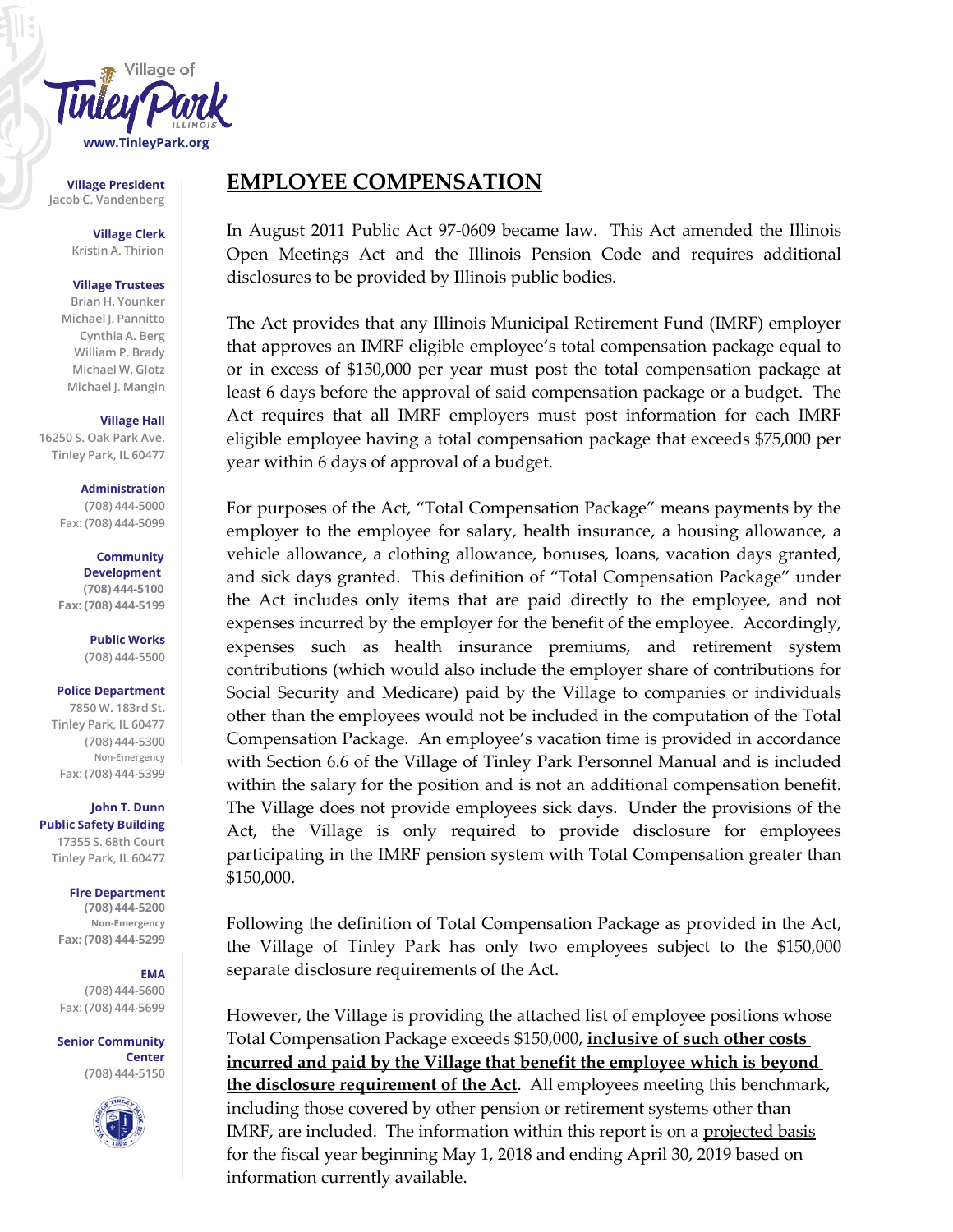### **Village of Tinley Park, Illinois Employee Compensation April 30, 2018**

| Name                                      | Position                           | <b>Salary</b>                    | Other         | Retire/                         | Health           | Other           | Total              | Provided            |
|-------------------------------------------|------------------------------------|----------------------------------|---------------|---------------------------------|------------------|-----------------|--------------------|---------------------|
|                                           |                                    |                                  | Comp          | Pension                         | Insurance        | <b>Benefits</b> | Compensation       | Vehicle             |
| NEUBAUER, STEVEN                          | POLICE CHIEF                       | 156,589 2,040                    |               | 63,690                          | 19,927           | 134             | 242,380            | x                   |
| NIEMEYER, DAVID                           | <b>VILLAGE MANAGER</b>             | 187,343 4,200                    |               | 39,554                          | 9,710            | 152             | 240,959            | x                   |
| <b>FARICELLI, CHARLES</b>                 | DEPUTY POLICE CHIEF                | 134,927 10,808                   |               | 58,513                          | 29,586           | 140             | 233,974            | x                   |
| <b>BUTLER, CHRISTOPHER</b>                | SERGEANT                           |                                  |               | 117,665 12,825 52,392           | 29,915           | 129             | 212,925            | x                   |
| DEVINE, WILLIAM                           | SERGEANT                           | 117,665 12,825                   |               | 52,392                          | 29,915           | 129             | 212,925            | x                   |
| PERSHA, DARREN                            | SERGEANT                           |                                  |               | 117,665 12,825 52,392           | 29,915           | 129             | 212,925            | $\pmb{\times}$      |
| ST. JOHN, PATRICK                         | SERGEANT                           | 117,665 12,825                   |               | 52,392                          | 29,915           | 129             | 212,925            | x                   |
| MASON, LORELEI                            | DEPUTY POLICE CHIEF                | 134,927 9,368                    |               | 57,934                          | 9,710            | 140             | 212,080            | x                   |
| WORKOWSKI, KEVIN                          | <b>DIRECTOR-PUBLIC WORKS</b>       | 145,384 5,640                    |               | 31,187                          | 29,586           | 152             | 211,949            | x                   |
| SULLIVAN, KEITH                           | SERGEANT                           | 117,665 12,105                   |               | 52,103                          | 29,915           | 129             | 211,916            | x                   |
| DIORIO, BOB                               | SERGEANT<br>SERGEANT               |                                  |               | 117,665 11,385 51,813           | 29,915           | 129             | 210,906            | x                   |
| RINGHOFER, WILLIAM                        | SERGEANT - INVESTIGATIONS          |                                  |               | 117,665 12,825 52,392<br>53,133 | 23,383<br>20,148 | 129<br>129      | 206,393<br>205,746 | x<br>$\pmb{\times}$ |
| CAMPBELL, ANTHONY<br><b>BISHOP, BRYAN</b> | SERGEANT                           | 117,665 14,671<br>103,594 11,425 |               | 46,180                          | 29,915           | 129             | 191,242            | x                   |
| BETTENHAUSEN, BRAD                        | TREASURER/FINANCE DIRECTOR         | 147,535 2,340                    |               | 30,949                          | 9,710            | 152             | 190,687            |                     |
| VIOLETTO JR, RAYMOND                      | PATROL OFFICER - INVESTIGATOR      | 98,051 14,883                    |               | 45,343                          | 29,915           | 117             | 188,308            | x                   |
| RAINS, SCOTT                              | PATROL OFFICER - CANINE            |                                  |               | 98,051 14,731 45,282            | 29,915           | 117             | 188,096            | x                   |
| TENCZA, STANLEY                           | PATROL OFFICER - INVESTIGATOR      |                                  |               | 98,051 13,003 44,588            | 29,915           | 117             | 185,673            | x                   |
| ZYLKA, MATTHEW                            | PATROL OFFICER - INVESTIGATOR      |                                  | 98,051 12,283 | 44,299                          | 29,915           | 117             | 184,664            | x                   |
| DAJANI, OSAMAH                            | PATROL OFFICER - INVESTIGATOR      |                                  |               | 98,051 12,283 44,299            | 29,915           | 117             | 184,664            | x                   |
| DAVISSON, ROGER                           | PATROL OFFICER - TAC UNIT          |                                  |               | 98,051 11,563 44,010            | 29,915           | 117             | 183,655            | x                   |
| ROCKAITIS, RANDALL                        | PATROL OFFICER                     |                                  |               | 98,051 11,191 43,860            | 29,915           | 117             | 183,134            | x                   |
| ROBERTS, STEVEN                           | PATROL OFFICER                     |                                  |               | 98,051 11,157 43,847            | 29,915           | 117             | 183,086            | x                   |
| WOOD, BRIAN                               | PATROL OFFICER                     |                                  |               | 98,051 10,437 43,558            | 29,915           | 117             | 182,077            | x                   |
| DWYER, DOUGLAS                            | PATROL OFFICER                     |                                  |               | 98,051 10,437 43,558            | 29,915           | 117             | 182,077            | x                   |
| MITTELMAN, JONATHAN                       | PATROL OFFICER                     | 98,051                           | 9,899         | 43,342                          | 29,915           | 117             | 181,323            | x                   |
| SCHMIDT, DAVID                            | PATROL OFFICER                     | 98,051                           | 9,717         | 43,269                          | 29,915           | 117             | 181,068            | $\pmb{\times}$      |
| SANCHEZ, LAURA                            | PATROL OFFICER                     | 98,051                           | 9,717         | 43,269                          | 29,915           | 117             | 181,068            | x                   |
| JENNINGS, PETERSON                        | PATROL OFFICER                     | 98,051 9,717                     |               | 43,269                          | 29,915           | 117             | 181,068            | x                   |
| DORIAN, DAVID                             | PATROL OFFICER                     | 98,051                           | 9,253         | 43,082                          | 29,915           | 117             | 180,417            | x                   |
| VEGA JR, JOSE                             | PATROL OFFICER                     | 98,051 8,517                     |               | 42,787                          | 29,915           | 117             | 179,386            | x                   |
| CARR, PATRICK                             | ASST. VILLAGE MANAGER ADMIN        | 129,126 3,480                    |               | 27,383                          | 19,122           | 152             | 179,264            | x                   |
| RIORDAN, DANIEL                           | DEPUTY FIRE CHIEF                  | 119,887 3,000                    |               | 25,376                          | 29,586           | 152             | 178,001            | x                   |
| REEDER, FOREST                            | <b>FIRE CHIEF</b>                  | 139,134                          | 0             | 28,731                          | 9,710            | 152             | 177,728            | x                   |
| MONTALBANO, BURTON                        | PATROL OFFICER                     | 98,051 11,877                    |               | 44,136                          | 23,383           | 117             | 177,564            | x                   |
| HILL, KENNETH                             | PATROL OFFICER                     | 98,051 11,877                    |               | 44,136                          | 23,383           | 117             | 177,564            | x                   |
| <b>BOLING, JOHN</b>                       | PATROL OFFICER - INVESTIGATOR      |                                  |               | 98,051 13,723 44,877            | 20,148           | 117             | 176,916            | x                   |
| SCHMECKPEPER, GREGORY                     | PATROL OFFICER                     |                                  |               | 98,051 11,157 43,847            | 23,383           | 117             | 176,554            | x                   |
| ADAMSKI, RICHARD                          | PATROL OFFICER                     |                                  |               | 98,051 11,167 43,851            | 23,099           | 117             | 176,285            | x                   |
| HORBACZEWSKI, KEVIN                       | PATROL OFFICER                     |                                  |               | 98,051 10,437 43,558            | 23,383           | 117             | 175,545            | x                   |
| GRABS, WILLIAM                            | PATROL OFFICER - SCHOOL RESOUR     | 98,051 10,363                    |               | 43,528                          | 23,383           | 117             | 175,442            | x                   |
| TRINIDAD, HEATHER                         | PATROL OFFICER - INVESTIGATOR      |                                  | 98,051 12,283 | 44,299                          | 19,335           | 117             | 174,085            | x                   |
| BORROWDALE, RUSSELL                       | PATROL OFFICER - TAC UNIT          |                                  |               | 98,051 12,283 44,299            | 19,335           | 117             | 174,085            | x                   |
| POULOS, TIMOTHY                           | PATROL OFFICER - INVESTIGATOR      |                                  |               | 98,051 11,568 44,012            | 20,148           | 117             | 173,895            | x                   |
| JARDINE, JEFFREY                          | PATROL OFFICER                     |                                  |               | 98,051 11,877 44,136            | 19,335           | 117             | 173,516            | x                   |
| SHERVINO, ROBERT                          | PATROL OFFICER                     |                                  |               | 98,051 11,157 43,847            | 19,335           | 117             | 172,506            | x                   |
| ROSILLO, RUDY                             | PATROL OFFICER                     |                                  |               | 98,051 10,437 43,558            | 20,148           | 117             | 172,311            | x                   |
| <b>BONAREK, MELISSA</b>                   | PATROL OFFICER                     |                                  |               | 98,051 10,463 43,568            | 19,335           | 117             | 171,534            | x                   |
| LONDON, SONNY                             | PATROL OFFICER                     | 98,051 10,437                    |               | 43,558                          | 19,335           | 117             | 171,497            | х                   |
| MONDT, FREDERICK                          | PATROL OFFICER                     | 98,051 9,717                     |               | 43,269                          | 20,148           | 117             | 171,302            | x                   |
| HRUBY, RYAN                               | PATROL OFFICER                     | 98,051 9,717                     |               | 43,269                          | 20,148           | 117             | 171,302            | x                   |
| COSSIDENTE, JEFFREY                       | <b>ACTING WATER SUPERINTENDENT</b> | 115,000 1,260                    |               | 24,008                          | 29,586           | 140             | 169,994            |                     |
| MIDDLETON, ZACHARY                        | PATROL OFFICER                     | 92,017 7,685                     |               | 40,031                          | 29,915           | 117             | 169,765            | x                   |
| MULQUEENY, KELLY                          | STREET SUPERINTENDENT              | 119,778 3,960                    |               | 25,552                          | 19,927           | 140             | 169,357            | x                   |
| URBANSKI, JOHN                            | <b>ASST DIR PUBLIC WORKS</b>       | 125,272 2,520                    |               | 26,389                          | 14,947           | 152             | 169,281            |                     |
| SZYMUSIAK, BRYAN                          | PATROL OFFICER                     | 98,051 7,797                     |               | 42,498                          | 19,335           | 117             | 167,797            | x                   |
| LANGE, AMY                                | PATROL OFFICER                     | 98,051 7,797                     |               | 42,498                          | 19,335           | 117             | 167,797            | x                   |
| QUINN, JIMMY                              | FOREMAN-STREET                     | 109,541 1,260                    |               | 22,880                          | 29,586           | 129             | 163,397            |                     |
| STOINER, JASON                            | PATROL OFFICER                     | 98,051 11,157                    |               | 43,847                          | 9,818            | 117             | 162,990            | x                   |
| BONAREK, JOHN                             | PATROL OFFICER - INVESTIGATOR      | 98,051 11,083                    |               | 43,817                          | 9,818            | 117             | 162,886            | x                   |
| HOBAN, PATRICK                            | ECONOMIC DEVELOPMENT MANAGER       | 109,619                          | 0             | 22,636                          | 29,586           | 140             | 161,982            |                     |
| HASAN, FADI                               | PATROL OFFICER                     |                                  |               | 98,051 10,437 43,558            | 9,818            | 117             | 161,981            | x                   |